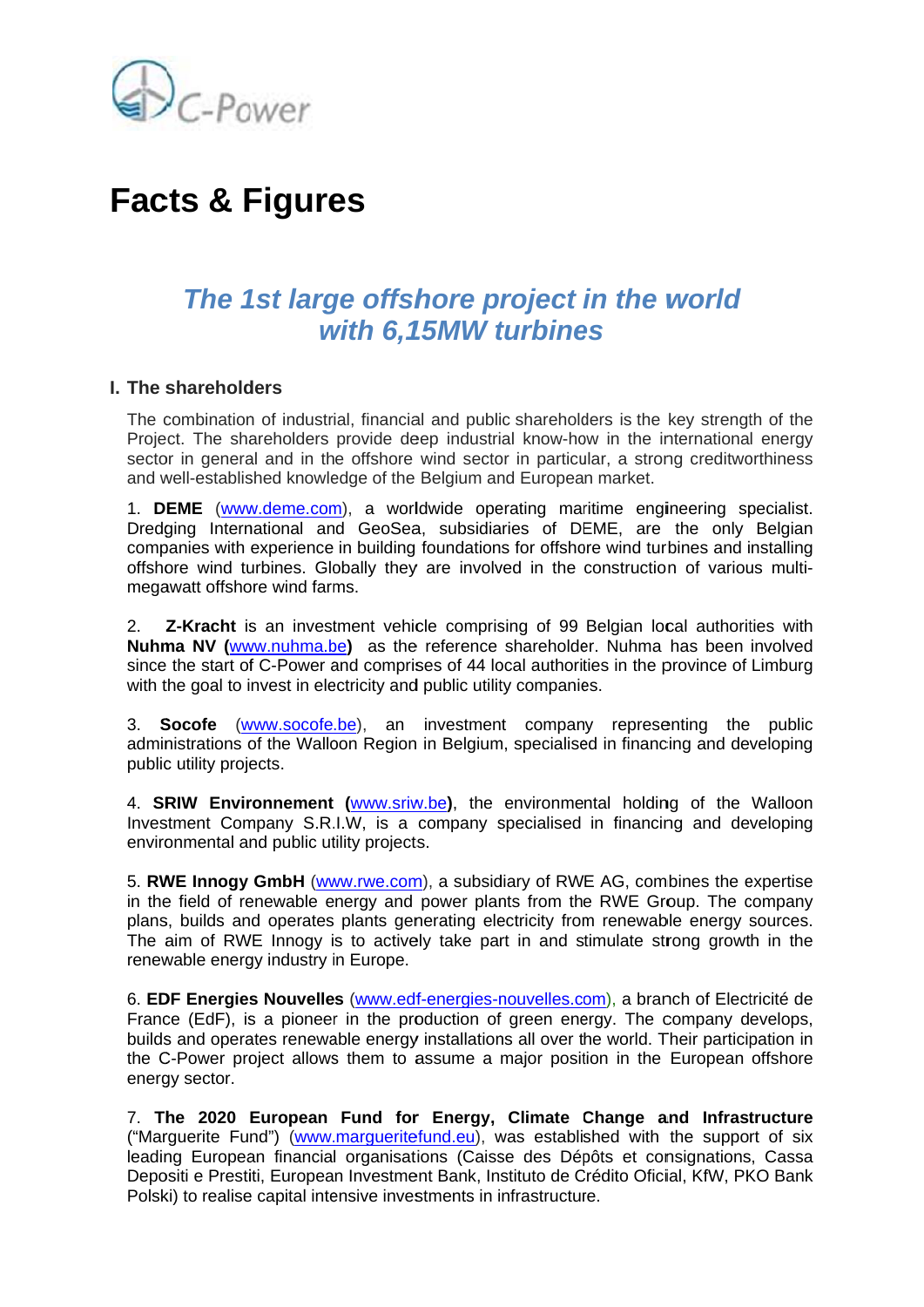

#### Ш. The main project partners for construction

- The turbines were provided by REpower (www.repower.de) who is also responsible for the maintenance of the wind turbines during the first 10 years of exploitation.
- THV Seawind is a joint venture of Fabricom-GTI (www.cofelyfabricom-gdfsuez.com) and Dredging International (www.dredging.com) subsidiary of the DEME Group (www.deme.be). Dredging International was responsible for the installation of the turbines and carried out all the maritime works including dredging, construction and installation of the foundations and installation of the cables. Fabricom took care of the electrical works on shore.
- The high-voltage cables, as well as the offshore transformer station were designed and supplied by ABB (www.abb.com).

### III. Project phasing

- 2003 C-Power obtains a concession to build and operate an offshore wind farm on the Thornton Bank in the Belgian part of the North sea
- 2007 The Thornton bank project was the first offshore wind project to be developed in the Belgian North Sea. In order to prove the viability of this innovative concept, the authorities required C-Power to start the project with a pilot phase. This pilot phase is the 1st of the 3 phases of the C-Power project.
- Phase 1 consisted of 6 x 5 MW Repower turbines in a single line. The wind turbines are built on gravity-based foundations and are connected together by 33 kV cables. They are then linked to the onshore high voltage station through a 150 kV export cable, which was during the first phase (2009 till mid 2012) used at 33 kV with an onshore transformer to inject into the 36 kV grid.
- Phase 2 consisted of 30 x 6,15 MW Repower wind turbines. During phase 2 the off shore transformer station and the second sea cable were also installed. As from that moment the energy was transported and injected at 150kV. The construction lasted from March 2011 till September 2012
- Phase 3 consisted of 18 x 6,15 MW Repower turbines. The construction started in March 2013 and was completed beginning of July 2013.